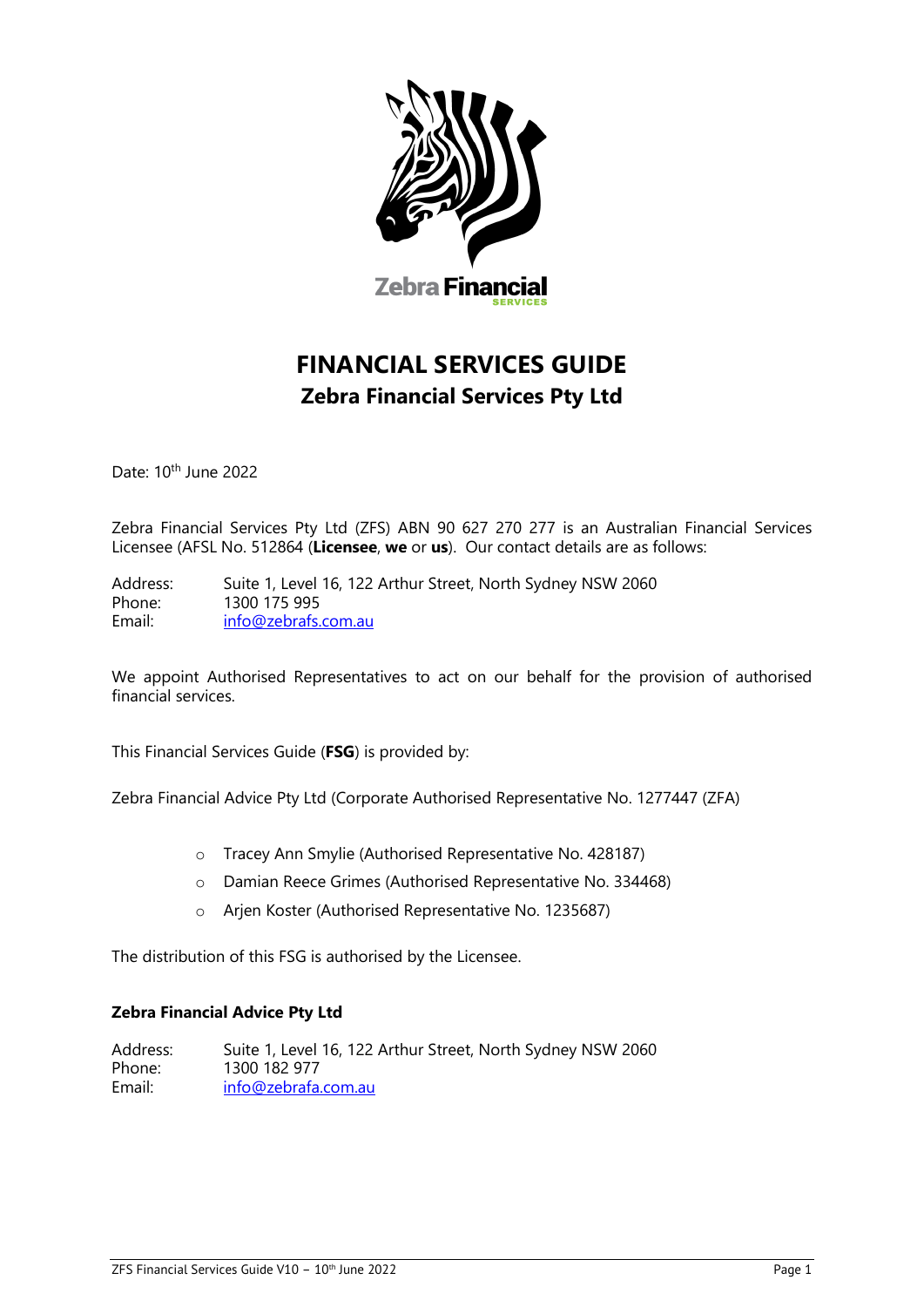# **Purpose of FSG**

This FSG will inform you of our services and fees, to assist you when deciding whether to use those services. This FSG includes information about:

- the financial services and products we provide;
- the advice and documents you may receive;
- your privacy and how we collect your personal information;
- what to do if you have a complaint;
- the significant relationships and associations we have;
- the remuneration and other benefits that may be received by us or other relevant persons in connection to the financial services we provide to you; and
- fees and charges for our services.

### **Not Independent**

The use of the terms independent", impartial", unbiased" or similar terms are restricted under section 923A of the Corporations Act.

Zebra Financial Advice is not independent and cannot use these words or expressions because it is paid commission by life insurers for life insurance policies arranged by the Licensee. Please refer to the sections on fees in this FSG for further information on commissions Zebra may receive.

### **Financial services we provide**

Zebra Financial Services Pty Ltd is authorised to provide financial services including financial product advice (general and personal advice) and deal in financial products including:

- basic deposit products;
- non-basic deposit products;
- non-cash payment products;
- managed investment schemes,<br>
including Investor Directed including Investor Portfolio Services (IDPS);
- government debentures, stocks or bonds;
- securities:
- superannuation: Personal and Corporate;
- retirement savings accounts;
- Wealth creation and retirement planning;
- Cash flow and debt reduction strategies;
- Direct equities;
- investment life insurance products, including funeral bonds, endowment<br>policies. allocated pensions allocated pensions and annuities; and
- life risk insurance products, including term life, total and permanent disability, trauma and income protection.
- Margin Lending.

In addition, we provide a suite of professional services to help structure such matters as Self-Managed Super Funds (**SMSF**), Trusts and Wills.

# **Approved Product List (APL)**

Our Authorised Representatives can only provide advice on financial products that are on our APL, a copy of which is available upon request. The APL includes a range of investment/insurance/superannuation products for our Authorised Representatives to choose from. The products we provide on the APL have been selected by independent committees based on extensive research on a range of factors including performance, costs and risks.

### **Documents you may receive**

In addition to this FSG, you will receive other important documents. Please refer to the following definitions for a description of the documents you are likely to receive: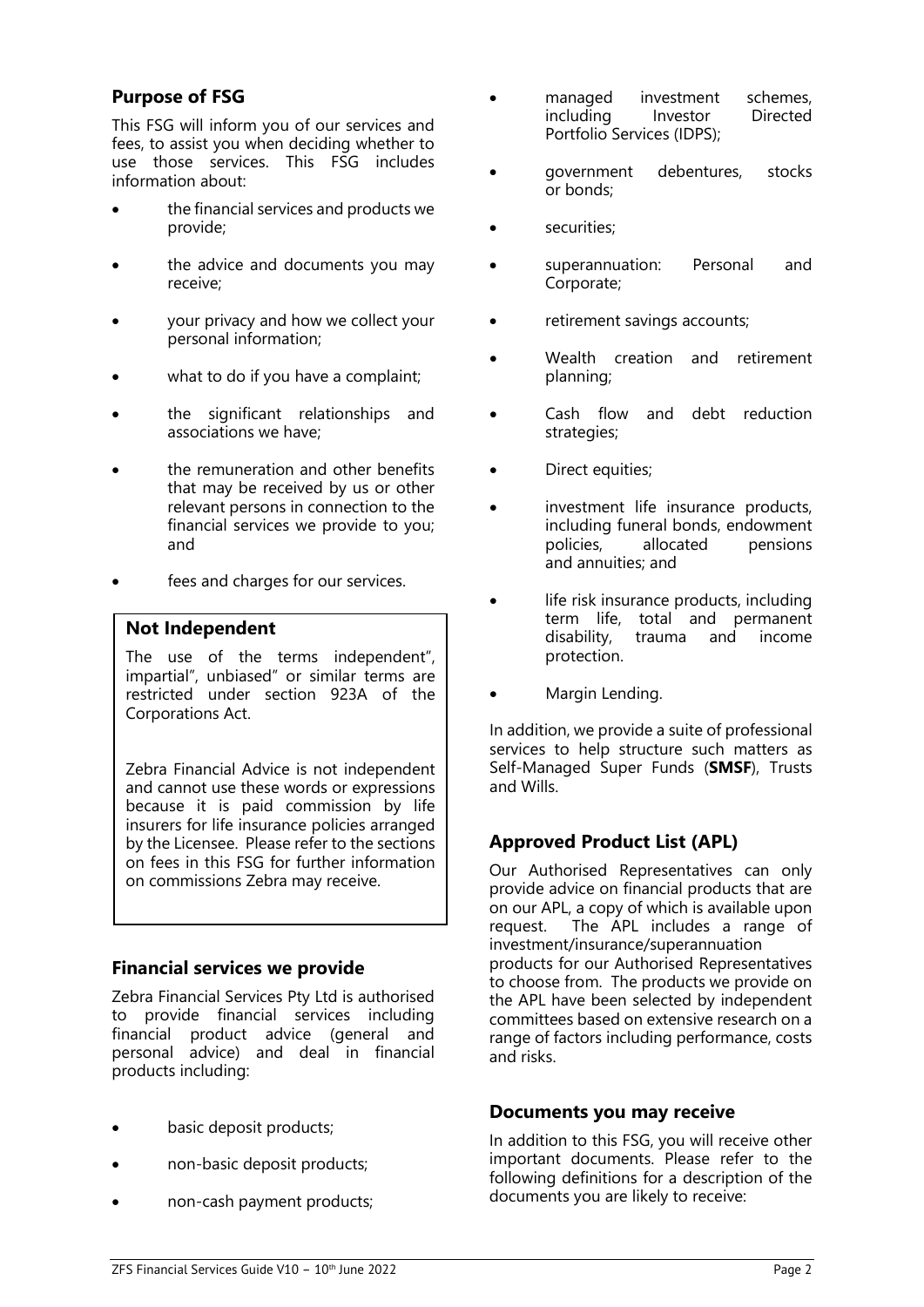# **Statement of Advice (SOA)**

If you request that we provide you with personal financial advice, we will provide you with a SOA. We must give the SOA to you the first time we provide you with personal advice about each type of financial product or where there has been a significant change in your circumstances.

We provide personal advice when we take your personal circumstance into account when providing advice. Personal advice can be given on your complete financial situation or on limited areas you require advice on – we will discuss the scope of the advice before we start work.

We must give you the SOA before we provide any services recommended in the SOA. We are under a legal obligation to ensure that the advice and recommendations we provide to you are in your best interests.

The SOA will include the following information:

- the nature of the advice given and the grounds for our recommendations;
- information about fees and commissions that may be received for the advice; and
- any associations, relationships or interests that may influence the advice we provide.

Where the personal financial product advice relates to a basic deposit product, non-cash payment facility or travellers cheques, an SOA will not be provided.

# **Record of Advice (ROA)**

We may also record our advice through preparing a record of advice in some circumstances instead of providing you with a SOA. If you have not been provided with the ROA, you may request a copy of it free of charge at any time within seven years after the advice was provided to you, by contacting us.

# **Client Service Agreement**

The Client Service Agreement will be tailored to your specific requirements and outlines the benefits, services and support provided by ZFA for you. It will provide an indication of our fees and costs associated with providing and implementing our advice.

# **Fee Disclosure Statement (FDS)**

If we enter into an ongoing fee arrangement with you, we will provide you with an annual Fee Disclosure Statement. The FDS contains information about the services you were entitled to receive, the services we provided and the fees you paid in the previous 12 months. The FDS also contains information about the services you are entitled to receive and an estimate of fees to be paid in the next 12 months.

You can renew your ongoing fee arrangement by returning the signed FDS to us or emailing or texting us your preference.

# **Product Disclosure Statement (PDS)**

If we make a recommendation on certain financial products (other than securities) or arrange the issue of a financial product, you will receive a Product Disclosure Statement (PDS). The PDS outlines the key features, significant benefits, risks and fees associated with the financial product.

#### **How can you provide us with instructions?**

You can give us instructions in writing, by phone, email or any other means that we agree with you from time to time.

# **Who do we act for?**

As an AFSL holder, we act on our own behalf when providing you with financial services.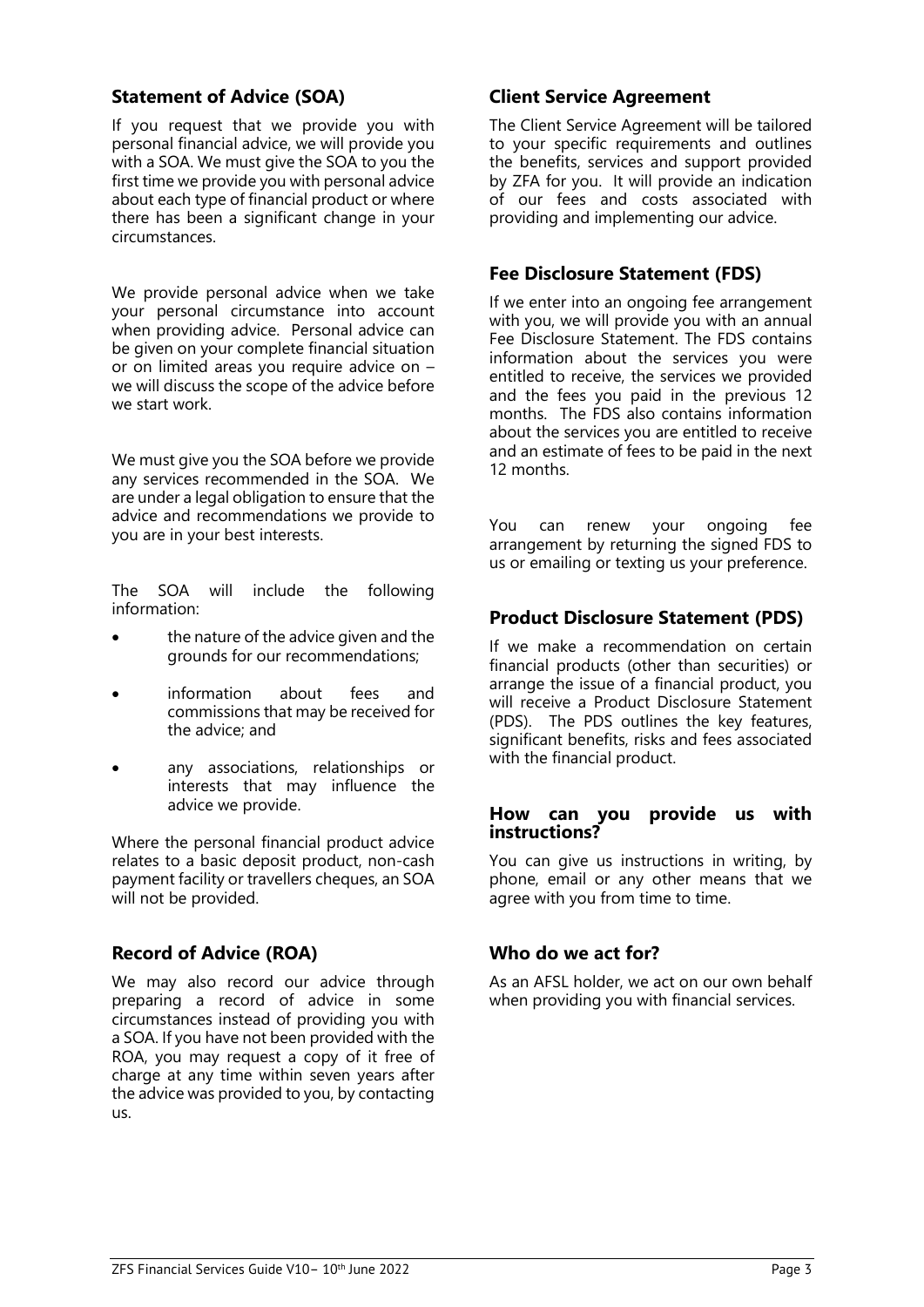# **Fees and charges**

We will charge you a fee for personal advice and dealing services we provide to you.

All fees are **inclusive** of GST.

#### *One-off fees*

We may charge a one-off fee for providing and implementing a discrete piece of advice, or processing a transaction for you. We may also charge a fee for general advice. The fee will either be:

- a fixed fee; or
- an hourly rate; or
- calculated as a percentage of funds under management/advice.

Our fixed fee for personal advice will depend on the amount of work required. We will provide you an explanation of how we calculate the fee before we provide advice to you.

You may request particulars of these fees within a reasonable time after receiving this, but before you are provided with any advice.

### *Ongoing fees*

If you enter into an ongoing service arrangement with us, we will charge you a yearly fee, which is payable monthly, based on the services you are entitled to receive.

#### *Fee disclosure*

Details of these fees and benefits will be provided to you in an engagement letter or services agreement before we provide advice, and will be included in the SOA or ROA provided to you.

If you enter into an ongoing service arrangement with us, you will also receive an annual fee disclosure statement (FDS).

Please contact us if you require any further information about how we or our advisers are remunerated.

### **We also refer you to the adviser profile**.

### **Remuneration, commissions and other benefits**

We may receive commissions from life insurance companies.

#### *Initial commission*

We may receive commission of:

- up to 66% of the first year's premium for new policies implemented from 1 January 2020.
- Up to 77% of the first year's premium for policies implemented between 1 January 2019 and 31 December 2019
- Up to 88% of the first year's premium for policies implemented between 1 January 2018 and 31 December 2018

Where we change the level of cover on a policy and your premium increases as a result, we may receive commission on the increase in the premium (eg if your premium was \$1,000 and it is now \$1,200, we could receive "initial" commission on the additional \$200). This commission is capped at the percentage applicable in the year that you implemented the policy – eg, if you commenced a policy in June 2018 and increase the cover now, we may receive up to 88% of the increase in premium.

We may also receive "initial" commission on the increase to the premium of existing policies that were implemented prior to 1 January 2018 (where the increase is a result of action by you).

### *Ongoing commission*

We receive ongoing commission calculated as a percentage of the premium paid to the insurer.

Ongoing commission on policies entered into after 1 January 2018 is capped at a maximum of 22% of the commission.

#### *How our advisers are paid*

Our advisers are paid a salary which does not change depending on the amount of financial services they have provided.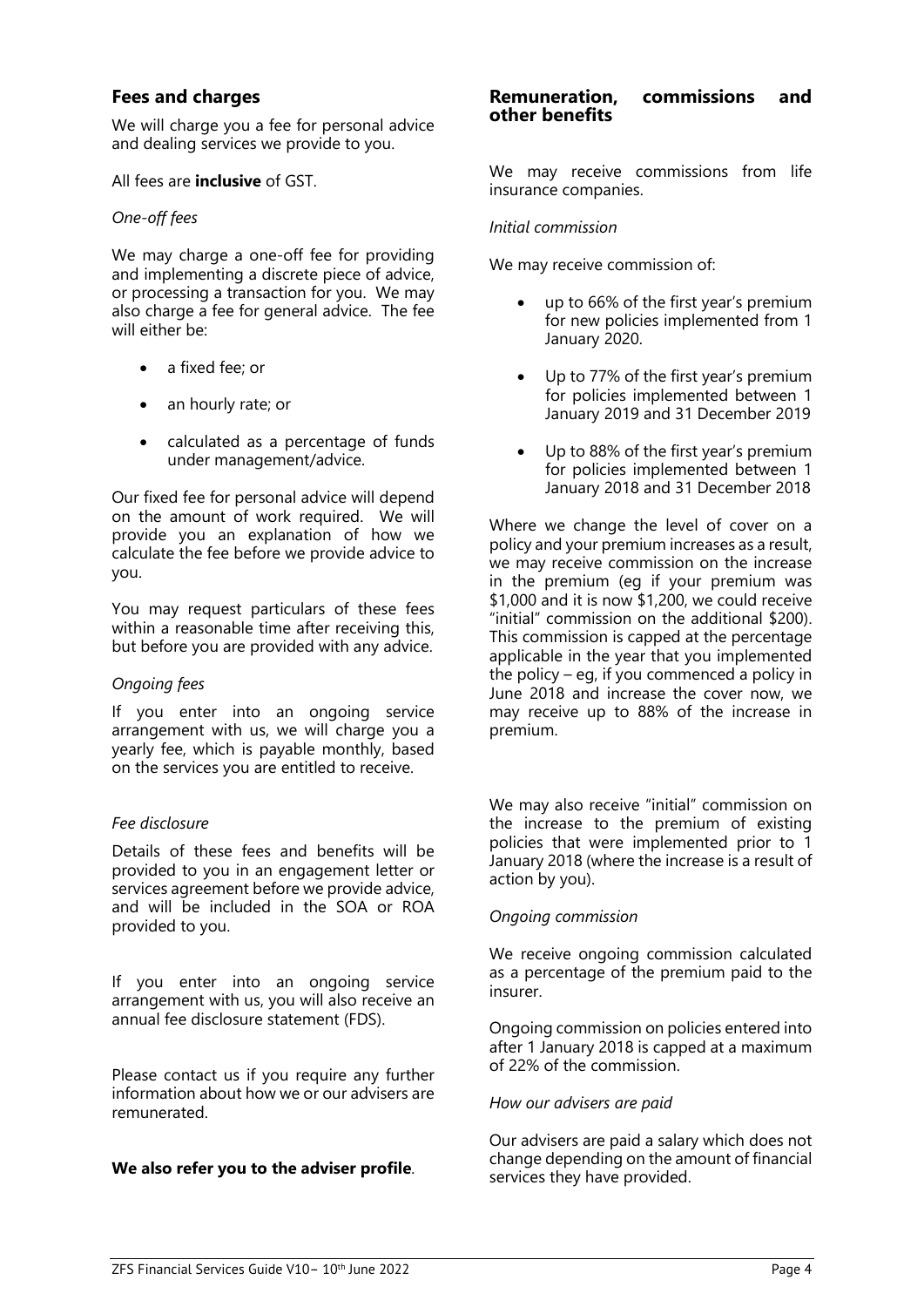# **Associations**

We are required to disclose any associations or relationships between us, our related entities and product issuers that could reasonably be capable of influencing the financial services we provide to you. No such associations or relationships exist. If such associations or relationships do come into existence, we will disclose them to you in writing.

# **Complaints**

We are fully committed to providing quality financial services. However if you are unhappy with our services, we have an internal complaint process to deal with your concerns.

### *Step 1*

Please contact us if you have any complaints with respect to our financial services. Please provide us with as much information about the complaint as you can. We will then attend to your complaint, and may contact you for more information. Once we have enough information, we will endeavour to resolve your complaint in five business days.

### *Practice Manager: Maria Pteris*

### *Email: maria@zebrafs.com.au*

### *Step 2*

If you are not happy with the outcome, you may request that our compliance officer review your complaint and our proposed resolutions. The compliance officer may contact you for more information. The compliance officer will contact you with his or her decision.

#### **Compliance Manager: Sharon Hills**

#### **Email: sharon@zebrafs.com.au**

### *Step 3*

We will attempt to resolve your complaint efficiently and fairly. If you feel our response is inadequate, or if you have not received a response within 45 days, you can have your complaint reviewed by the Australian Financial Complaints Authority:

| Online: | www.afca.org.au             |
|---------|-----------------------------|
| Email:  | info@afca.org.au            |
| Phone:  | 1800 931 678                |
| Fax:    | (03) 9613 6399              |
| Mail:   | Australian Financial        |
|         | <b>Complaints Authority</b> |
|         | GPO Box 3                   |
|         | Melbourne VIC 3001          |

### **Compensation arrangements**

We hold professional indemnity insurance in respect of our financial services which complies with the *Corporations Act 2001* (Cth). The professional indemnity insurance covers all of the financial services you are provided, even if they were provided by a person who is no longer our Authorised Representative.

# **Privacy**

Australian Privacy Principles apply to how we collect and use personal information. The information you provide to us for the purposes of obtaining financial product advice must only be used to:

- fully understand your financial planning needs;
- provide you with information, products or services that you might reasonably expect or request;
- manage rights under any laws applying to the services provided; and
- conduct research and marketing which includes direct marketing (although you have the right to specifically instruct us not to use your personal information for these purposes).

For details of how we collect and use your personal information, please refer to our privacy policy which is available on our website.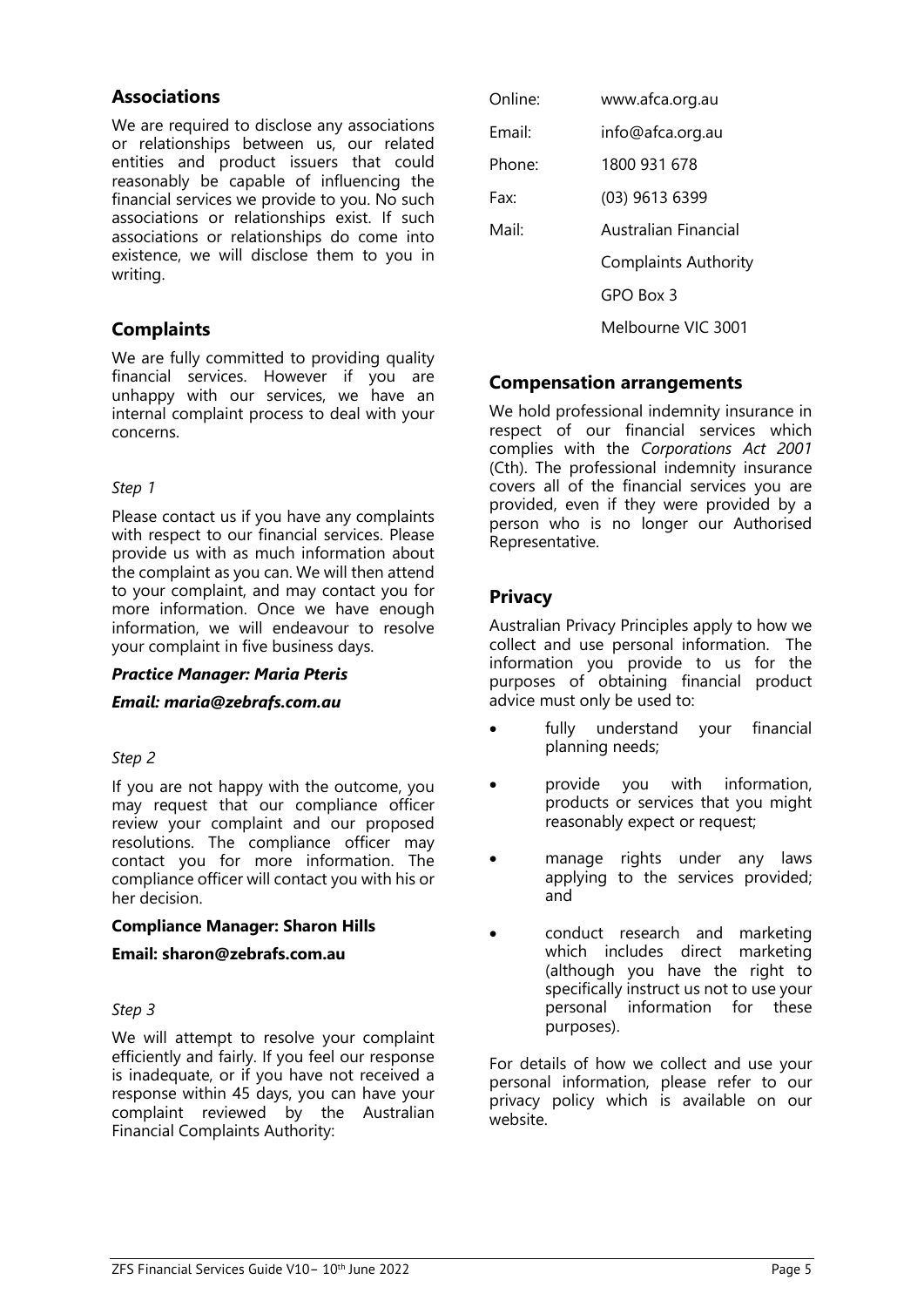# **Further Information**

If you have any further queries about our financial services, please do not hesitate to contact us.

# **Contact us**

### **Zebra Financial Services Pty Ltd**

Suite 1, Level 16, 122 Arthur Street, North Sydney NSW 2060

P: 1300 175 995

E: info@zebrafs.com.au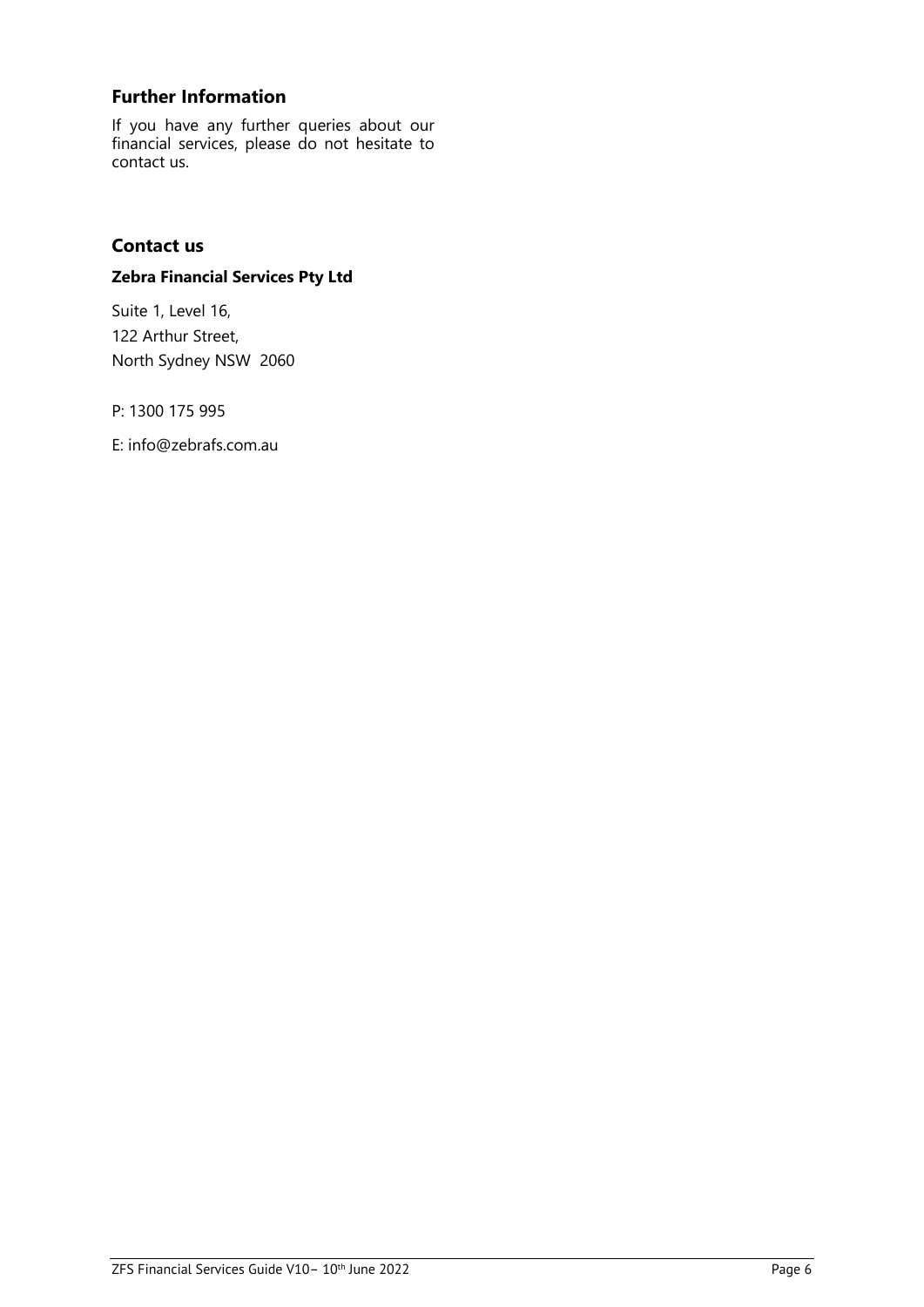This page is intentionally blank